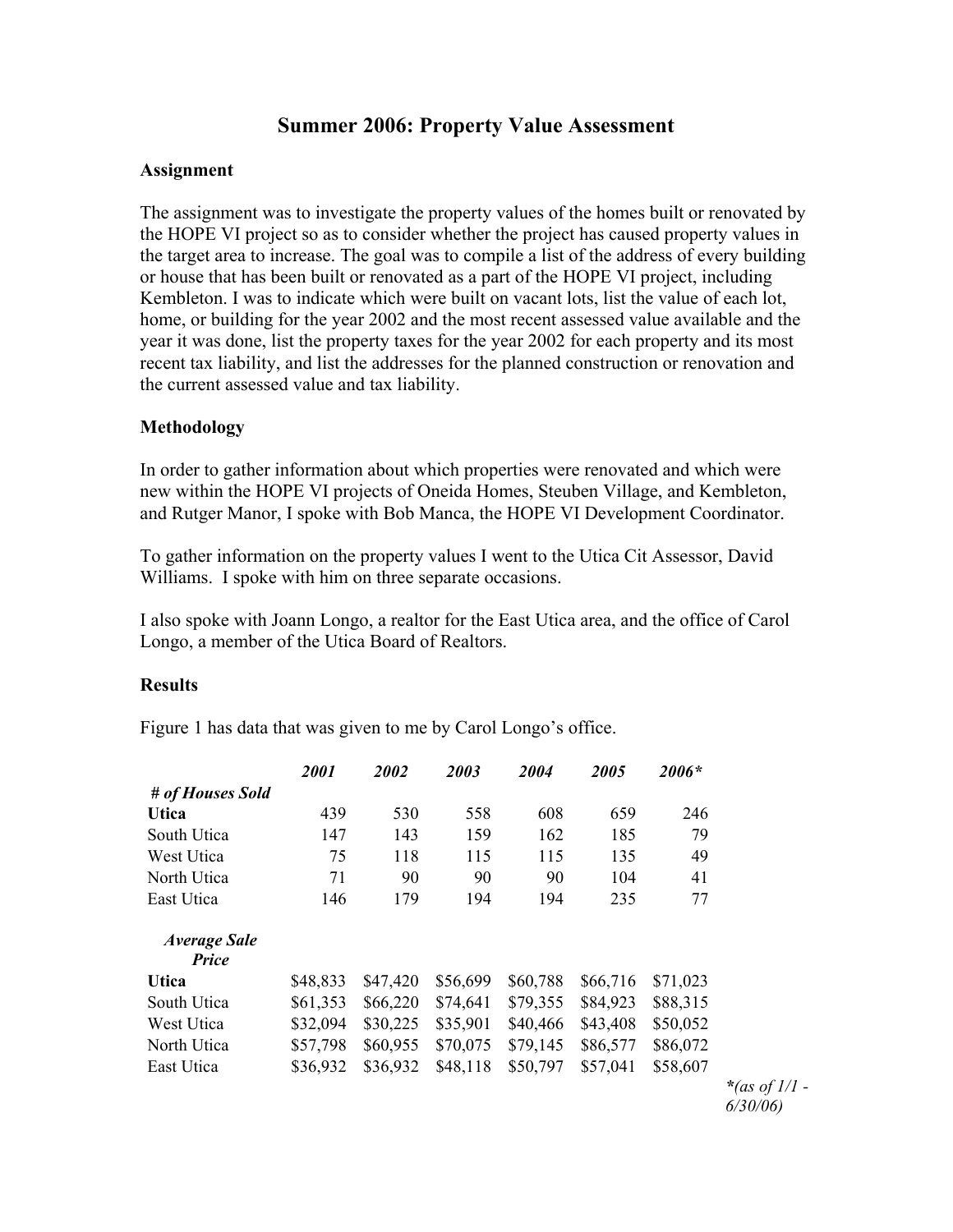#### **Figure 1. Average Sales Prices for Homes Sold in Utica**

The numbers do show in increase over time of houses sold in Utica overall, as well as in the East Utica neighborhood. The same trend is visible in average sale prices.

Appendix A has listed the different properties that make up Rutger Manor, Oneida Homes, Steuben Village, and Kembleton Apartments.

There are values missing in some cases for the year 2006 and/or 2002. David Williams explained to me why this is. A typical lot in Cornhill was about 30 to 40 feet wide, which by today's standards, which take into account population density, is too small. In some cases 2 lots were combined in order to create decent sized lots for the houses in the Hope VI project.

The total assessed value is given by the assessor. It includes the value of the land as well as the house. In some cases, the chart in Appendix A has the assessed value for only empty lots which is why they are relatively inexpensive.

The missing values are related to the combinations of lots. The lots were purchased, combined, and in some cases divided up again. In some situations a property that existed in 2002 might no longer exist in 2006, and therefore one cannot compare the assessed values.

The numbers in Figure 1 differ from those in Appendix A because they are sale prices. Sale prices often tend to be higher than the assessed value of a property.

The realtor I spoke to for East Utica indicated that she did notice that recently there were trends of people who had purchased houses, in East Utica for around \$15,000, renovated them, rented them out, and were now trying to "flip them over" and resell them for double the original prices, or higher. In regards to new homeowners within the neighborhood, she did note that safety in this region remained a concern for potential buyers, and therefore they might spend a similar amount of money on a home in another part of the city.

According to Steve Kambic, the following indicators should be looked at when considering property values: trends in values over time, similar cities or other areas around the city of Utica, number of building permits issued, and a comparison of target area versus city wide 5 years ago and today. The building permits would capture any "ripple effect: but if it is then norm, then the program objective was not reached. Federal public money must be used as a catalyst for future private investment in the hope that private money will exceed public.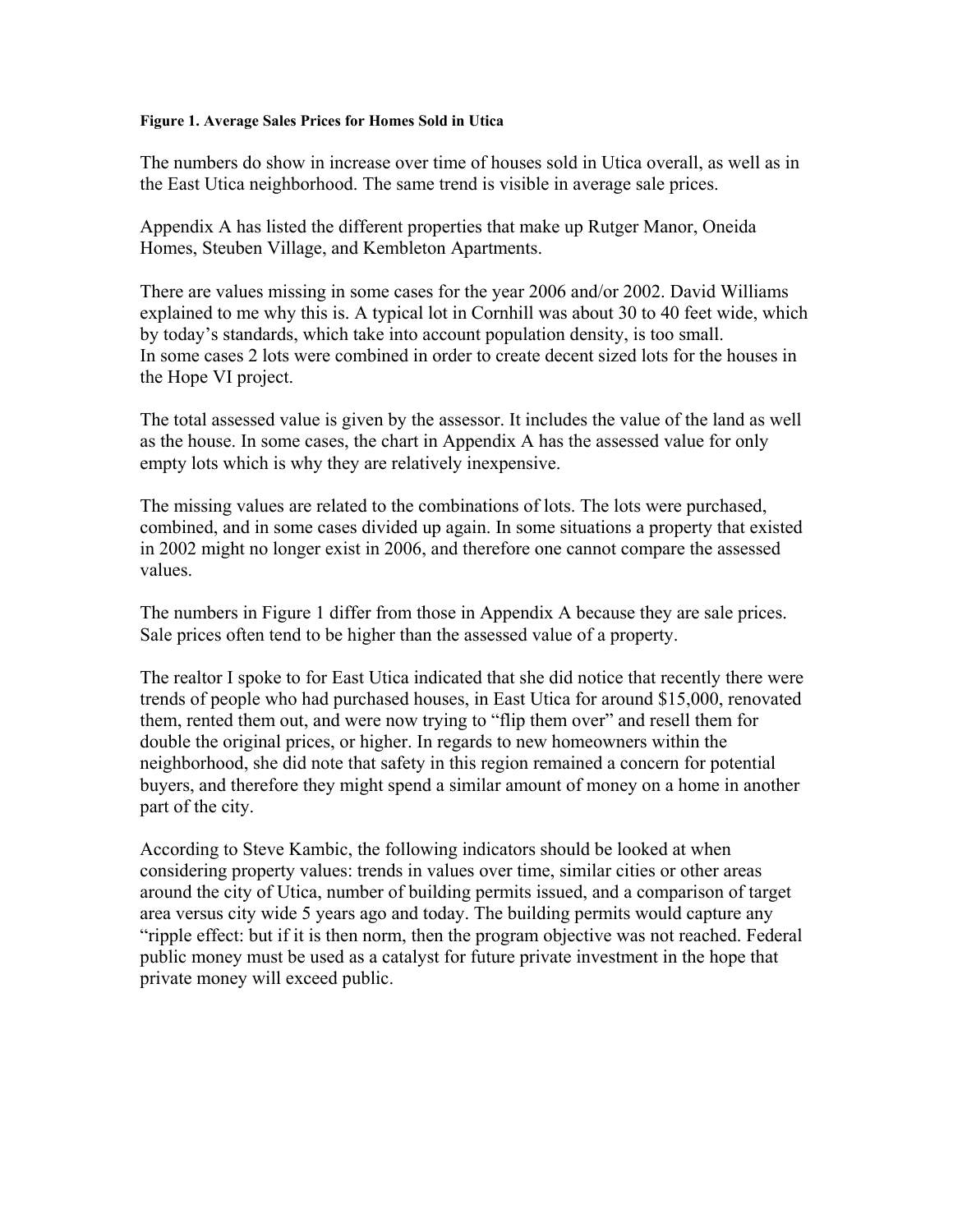# **Appendix A. Assessed Property Values**

|                                    |                 |             | <b>Total AV</b> | <b>Total AV</b> |
|------------------------------------|-----------------|-------------|-----------------|-----------------|
| <b>Property Address</b>            | Project         | <b>Type</b> | 2006            | 2002            |
| 1205 Kemble Street                 | Kembleton       | Rehab       | \$49,200        |                 |
| 1207 Kemble Street                 | Kembleton       | Rehab       | \$117,000       |                 |
| 1220 Kemble Street                 | Kembleton       | Rehab       | \$126,000       |                 |
| 1219 Kemble Street                 | Kembleton       | Rehab       | \$100,000       |                 |
| 1232 Kemble Street                 | Kembleton       | Rehab       | \$112,000       |                 |
| 1234 Kemble Street                 | Kembleton       | Rehab       | \$105,000       |                 |
| 1236 Kemble Street                 | Kembleton       | New         | \$400           |                 |
| 1503 Kemble Street                 | Kembleton       | Rehab       |                 |                 |
|                                    |                 |             |                 |                 |
| 1526 Elm Street                    | Steuben Village | new         | \$94,000        |                 |
| 1528 Elm Street                    | Steuben Village | new         |                 |                 |
| 1537 Elm Street                    | Steuben Village | new         | \$69,000        |                 |
| 1539 Elm Street                    | Steuben Village | new         |                 |                 |
| 141 Hobart Street                  | Steuben Village | new         |                 |                 |
| 143 Hobart Street                  | Steuben Village | new         | \$1,000         |                 |
| 1552 Kemble Street                 | Steuben Village | new         |                 |                 |
| 1554 Kemble Street                 | Steuben Village | new         | \$69,000        |                 |
| 1404 Steuben Street                | Steuben Village | new         | \$300           |                 |
| 1406 Steuben Street                | Steuben Village | new         | \$56,000        |                 |
| 1408 Steuben Street                | Steuben Village | new         |                 |                 |
| 1410 Steuben Street                | Steuben Village | new         |                 |                 |
| 1539 Steuben Street                | Steuben Village | new         | \$64,000        |                 |
| 1541 Steuben Street                | Steuben Village | new         | \$500           |                 |
| 1543 Steuben Street                | Steuben Village | new         | \$90,000        |                 |
| 1545 Steuben Street                | Steuben Village | new         |                 |                 |
| 1104 Howard Avenue                 | Steuben Village | new         | \$500           |                 |
| 1106 Howard Avenue                 | Steuben Village | new         |                 |                 |
| 1108 Howard Avenue                 | Steuben Village | new         | \$52,000        |                 |
| 1110 Howard Avenue                 | Steuben Village | new         | \$60,000        |                 |
| 1112 Howard Avenue                 | Steuben Village | new         | \$60,000        |                 |
| 1114 Howard Avenue                 | Steuben Village | new         | \$400           | \$400           |
| 1116 Howard Avenue                 | Steuben Village | new         | \$50,000        |                 |
| 1118 Howard Avenue<br>1118B Howard | Steuben Village | new         | \$400           |                 |
| Avenue                             | Steuben Village | new         |                 |                 |
| 1122 Howard Avenue                 | Steuben Village | new         | \$500           | \$500           |
| 1208 Howard Avenue                 | Steuben Village | new         | \$90,000        |                 |
| 1210 Howard Avenue                 | Steuben Village | new         | \$500           |                 |
| 1126 Howard Avenue                 | Steuben Village | new         |                 |                 |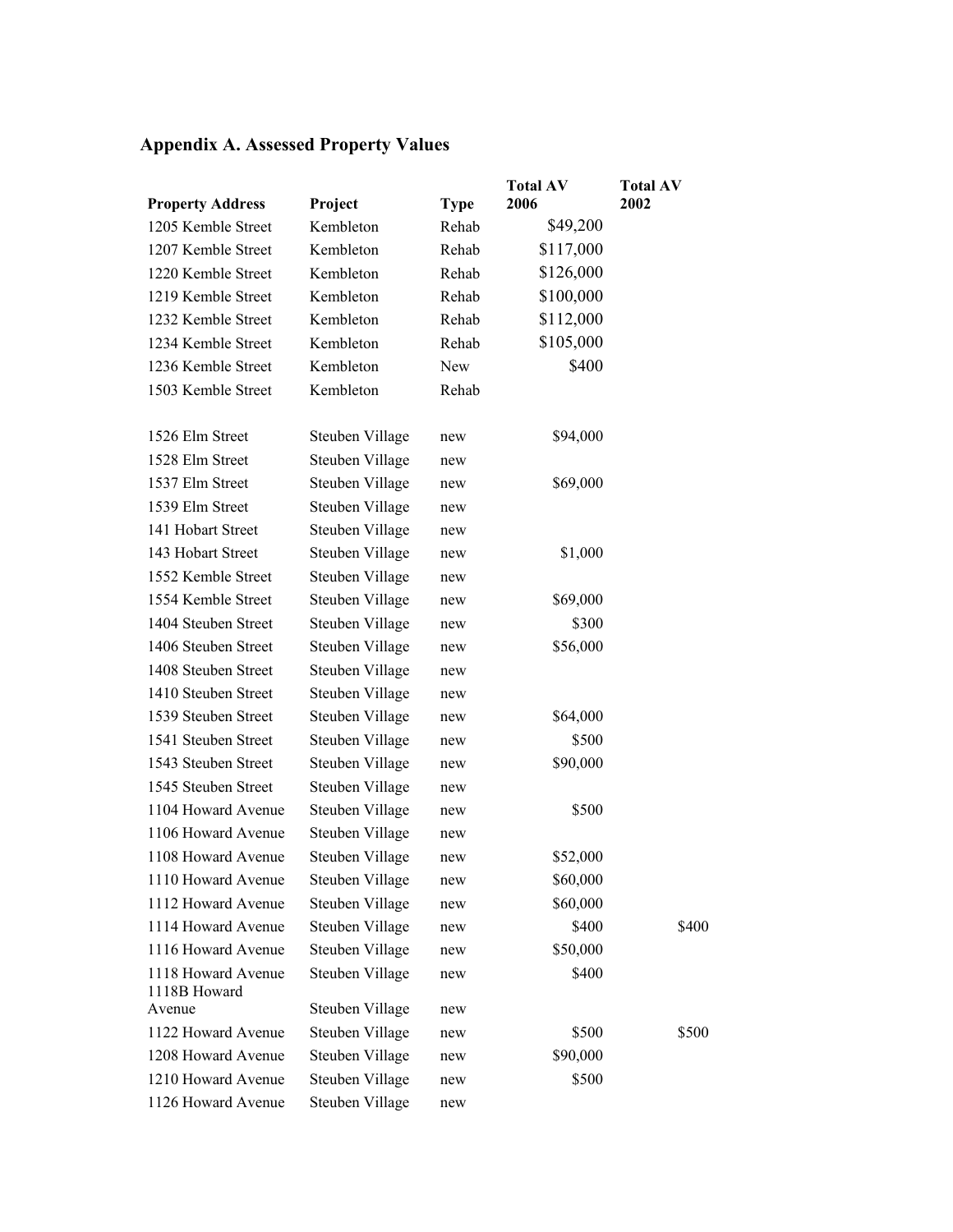| \$21,000 |
|----------|
|          |
|          |
|          |
|          |
| \$10,000 |
|          |
|          |
| \$35,000 |
|          |
|          |
|          |
|          |
|          |
|          |
|          |
|          |
|          |
|          |
|          |
|          |
|          |
|          |
|          |
| \$15,700 |
|          |
| \$43,200 |
| \$20,000 |
| \$400    |
|          |
| \$2,100  |
|          |
|          |
|          |
|          |
|          |